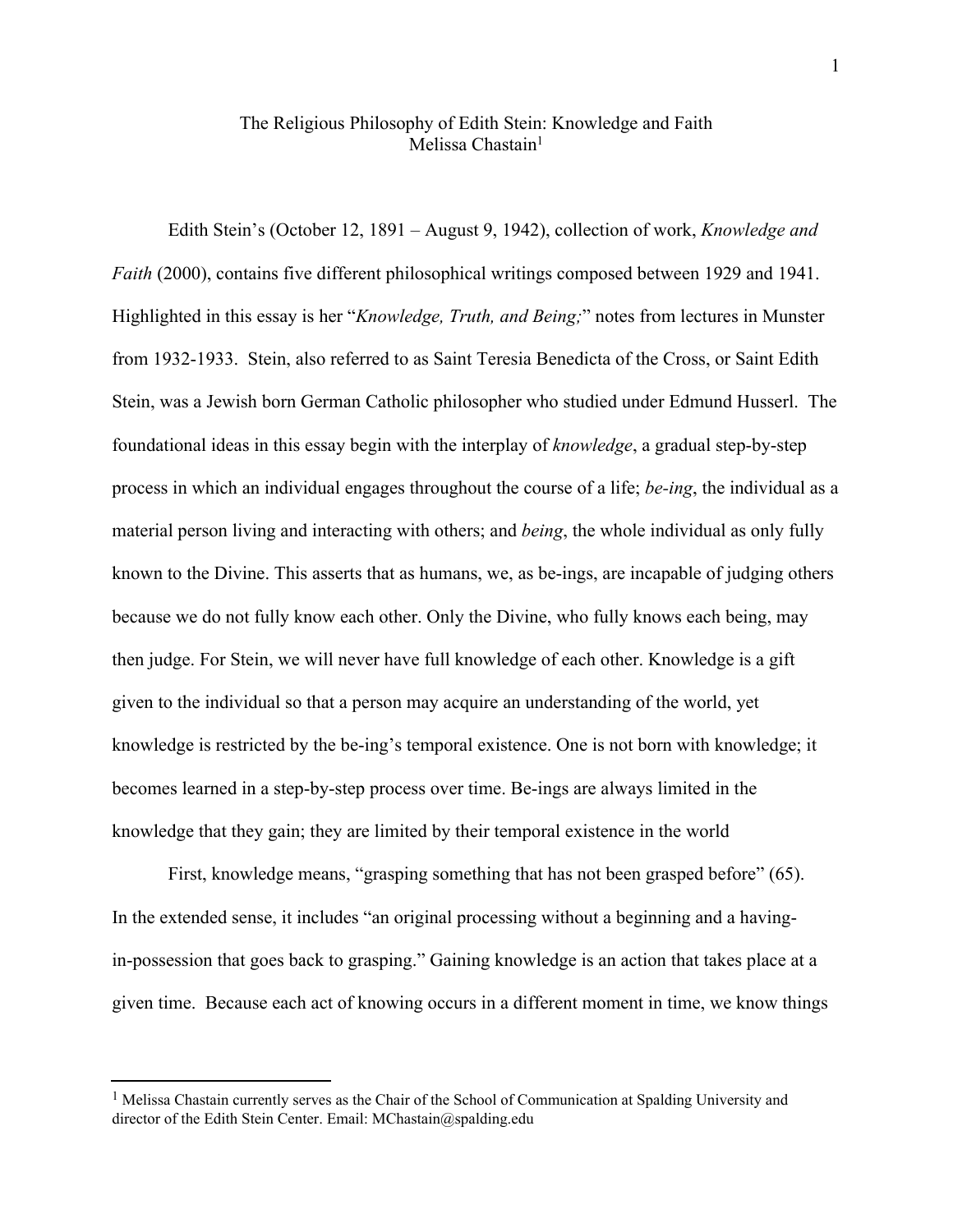differently depending upon when we encounter them. A person's way of being is "being-there for-itself" and "being-open-for-what-is-other" (66). Being-there-through person and beingthere-for persons prevents us from building our knowledge on purely subjective means. By relying on the other, our minds become more objective in the types of knowledge that we gain. No one can ever have complete knowledge and we are constantly building our knowledge as we learn from the other.

Next, Stein notes that a "Pure Act," which is "Absolute Being" and which is "everything that is and outside of which there is neither being nor be-ings, cannot transcend itself" (66). No "being can be unknowable (or more precisely, unknown)" (66). This means that only God as Absolute being may engage in Pure Act, and only God knows everything. A "be-ing's knowability" and "it's being known" have meaning only in reference to a knowing mind (of an individual) that "does not possess knowledge originally (as opposed to God) but must gain it step by step" (67). For Stein, it is "immediately obvious that *no one* can make statements about a be-ing of which he knows nothing" (67). Knowledge of others and the world around us has no starting point and is a step-by-step, lifelong process. We are always learning and gaining knowledge that is limited by its context, its "space and time" (65).

Stein states that the mind must be able to "distinguish what is new from what is not new" (68). When "at a later moment it will grasp something in the object that it has not grasped before," it "must add what is given later to what has been given earlier" (68). This helps with self-knowledge because self-knowledge for a be-ing is the "actuality phase which is a moment in a continuum (the act or living experience of temporal duration and, beyond it, in the living stream of experience)" (68). The example that Stein uses is that of a red rose. The judgment that "the rose is red" is called "a truth" but it is also said to be "true" (72). "Judgment"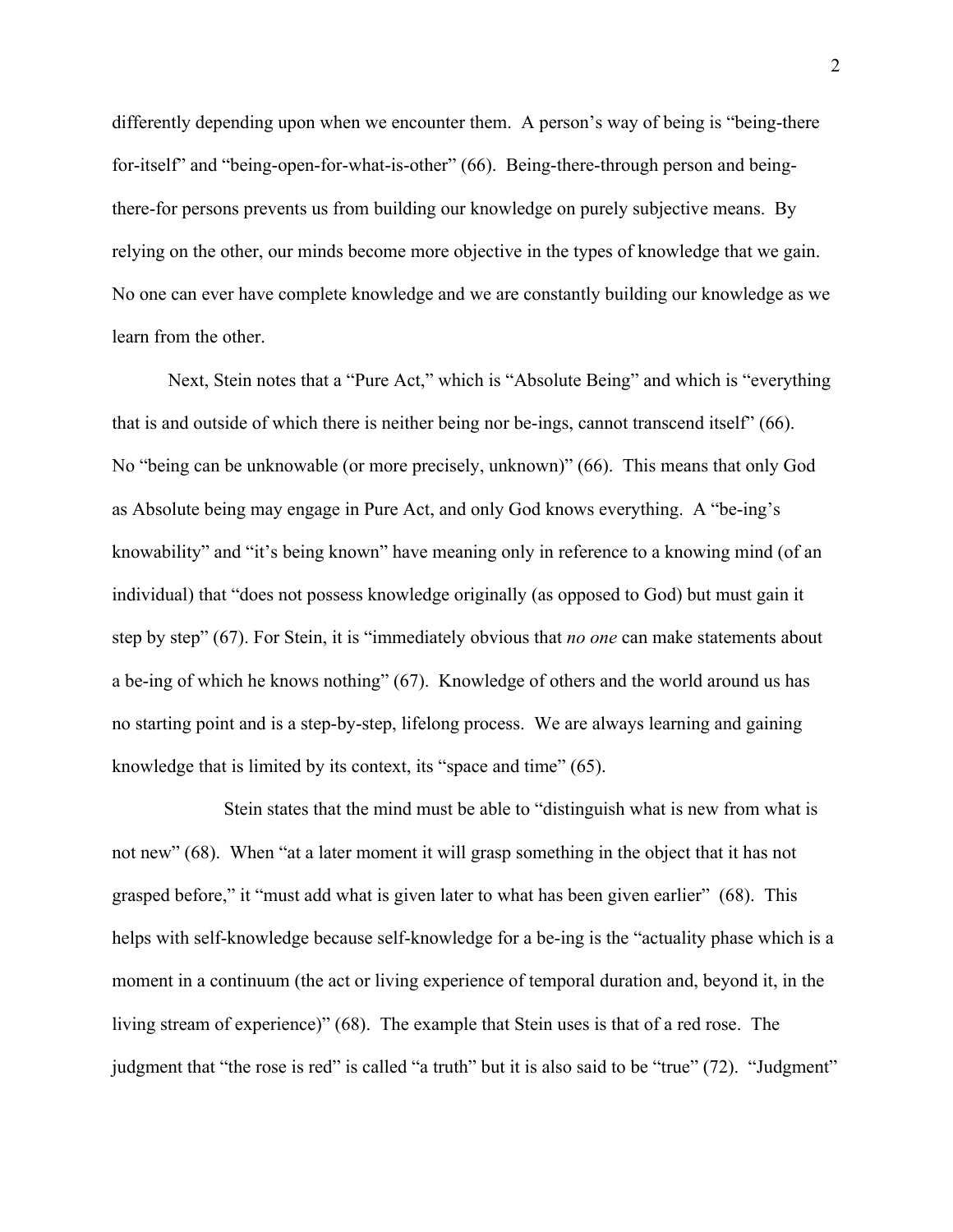is understood in different ways, which though objectively belonging together, are not the same thing. To each judgment belongs not only a simple act, but a whole assemblage of acts (72). The thing being perceived is grasped under a general idea "rose," but at the same time it is perceived as "this and is placed as subject" (72). Something is selected from the perceived stock of being, again, under a general idea "being red" and is predicated of the thing (72). Knowing and judging the rose is part of one's living experiences. Learning about and gaining knowledge of the rose and then making a judgment of the rose is a simple way of illustrating how one gains knowledge and then makes a judgment that may differ from another. Knowledge of the rose builds as one continues one's experience limited by both time and space. No one ever fully knows the rose—that type of knowing is reserved only for the Divine. Just because they will never fully know each other, does not mean that they cannot ascertain knowledge of themselves and each other through the interplay of be-ing and knowledge limited in time and space. What Stein addresses next is whether a be-ing, through knowledge of him/herself and others, can ever know that anything is true. How a person comes to know whether something is true, as in judgment, is her next step in articulation of a rhetoric of responsibility. Judgment does not leave the realm of knowledge**;** it too for a be-ing is confined by space and time.

Stein addresses truth in the same manner she addresses knowledge. Contrasting the mind of the finite, a be-ing who is limited to a mind of the infinite, to God, which is never limited, we as individuals, as beings may never fully judge each other. In the case of the absolute mind of God, "being, knowing, and knowledge are one," and "being and truth are also one" (71). For this reason the Logos, or the Word, can say: "I am the truth" (71). The finite mind that "knows in a temporal process," the truth, that is, "the possession of a be-ing in knowledge," may be called "the goal and the result of the knowing" (71). Stein notes that Thomas even speaks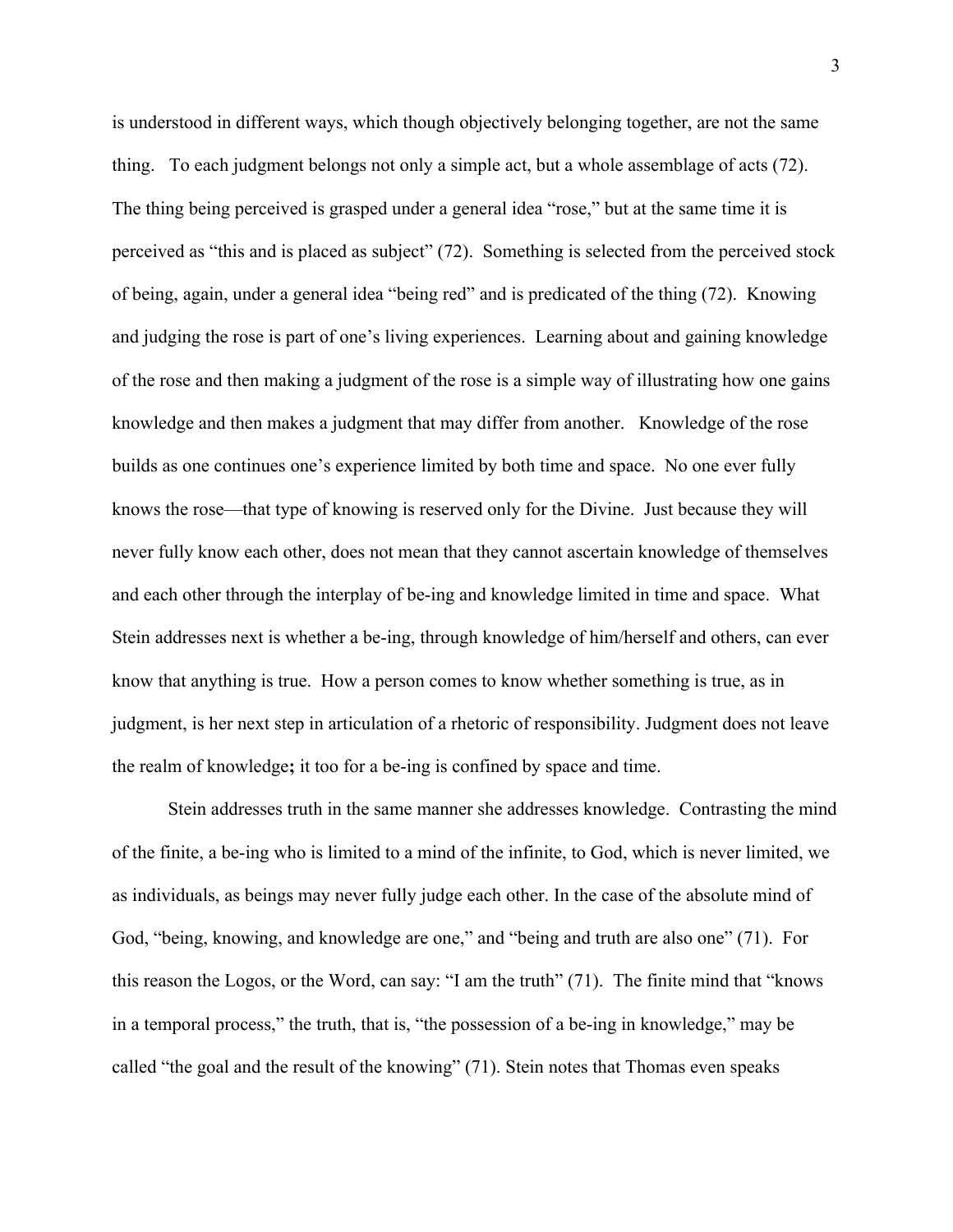of "*veritas creata*, or created truth" (71) in this manner. "Truth" in this case is transferred from the being-known to the knowing be-ing (71).

For something to be known, the "knowledge must have to come to a conclusion" (71). It is an "ongoing process," demanding and "on and on" (72). To each judgment belongs "not only a simple act but also a whole assemblage of acts" (72). To restate, only the Divine, only God, really knows the "Truth"; as be-ings, as individuals in space and time, we can gain knowledge in a step by step process which can lead us to "truth" or "judgment."

Stein's spiritual and philosophical work has ethical implications. Her work infers that we are never capable of judging persons because we will never have complete knowledge of persons. Others are not given to us to judge, they are given to us so that we may know them and better know ourselves. As Ralph McInerny tells us, our individual faith does influence our individual philosophy; it affects our path of study and the questions that we ask. Stein's Catholic faith intertwines with her phenomenology to produce a Catholic philosophy. Her philosophy does not exclude those who do not share her belief, but carves out a space for all to dwell and for all to know and continue to know each other. Her world was in crisis and her writings evidence this. Rachel Brenner's *Writing as Resistance: Four Women Confronting the Holocaust* notes that because the atrocities of the time were so unthinkable, few were writing an eye-witness account of Hitler's Final Solution (4). What was being written, were works like that of Stein, which correctly comprehended the moment and communicated a resistance to it. We must acquiesce and acknowledge that full Truth and full knowledge of the other is only available to the Divine infinite mind of God. Stein's rhetoric begins with the act of empathy, situated with the realm of community, and put into use through the implementation tools of knowledge and faith and points toward an engagement with the other with the potential for a discourse of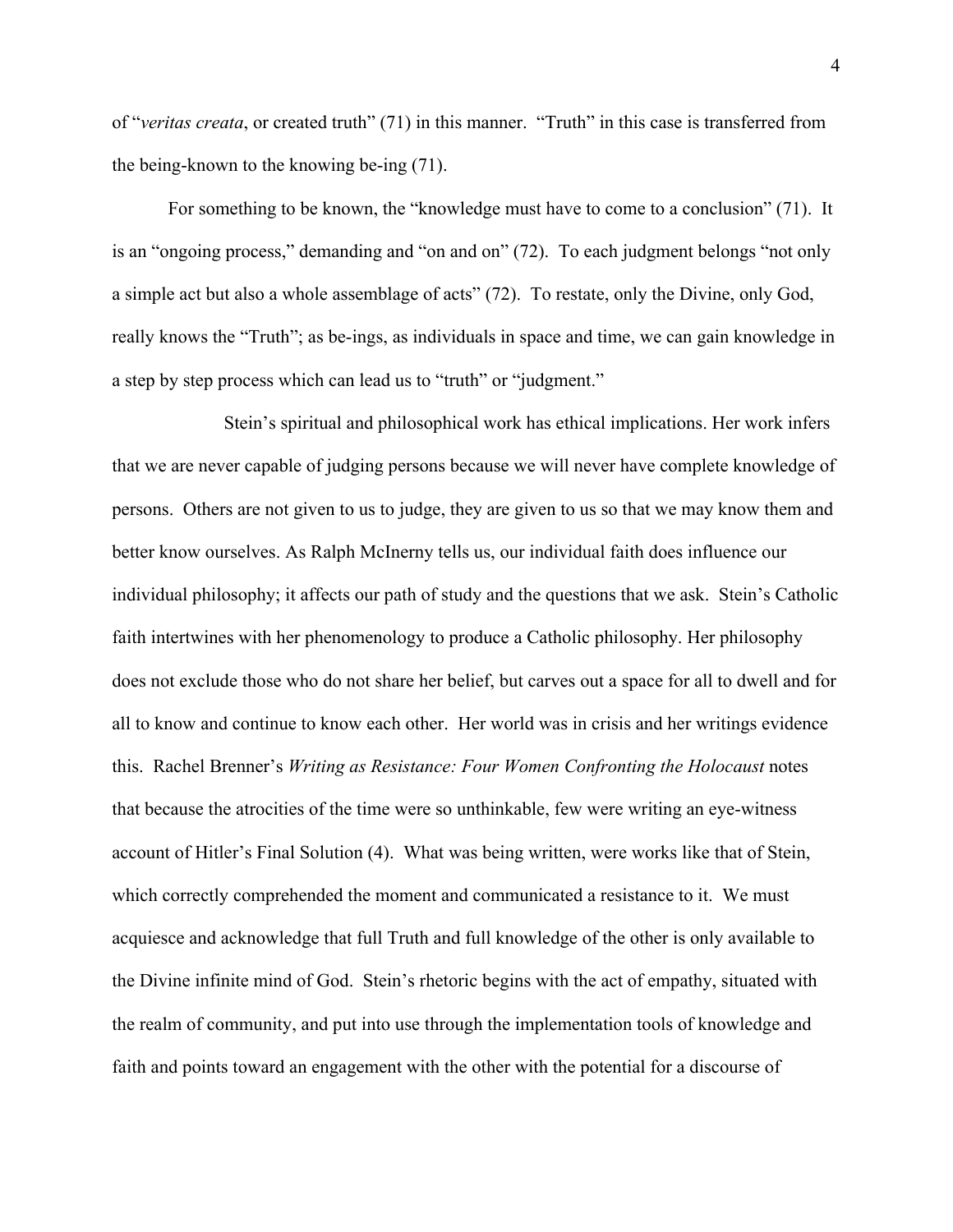stability and change.

Stein was deported in late July of 1942 to Auschwitz along with hundreds of other Jews who had converted to Christianity and murdered in the gas chambers in Birkenau on August 9, 1942. Canonized by John Pope II, October 11, 1998, Stein's intellectual work, philosophy, and moral vision fits into the conversations of this historical moment opening up multiple possibilities for ongoing conversations.

Works Cited